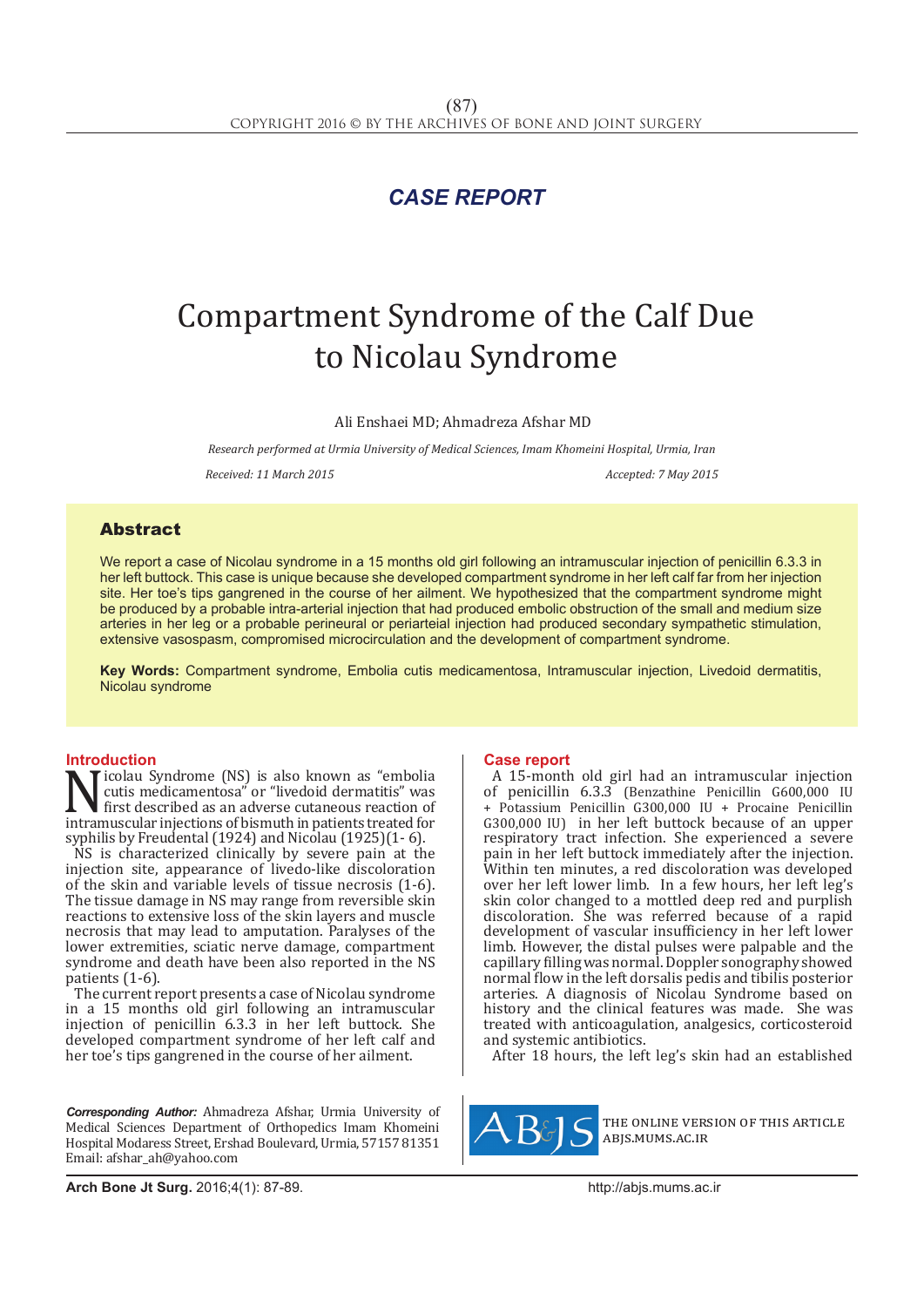VOLUME 4. NUMBER 1. JANUARY 2016

**Figure 1. Eighteen hours after the injection. The arrow indicates the site of the injection at the left buttock. Red and purplish mottling is established on the left leg and foot.** 

purplish mottling [Figures 1; 2]. Although the distal pulses were palpable; however, capillary fillings were not detectable at her toe's tips. The left calf compartments were felt tense. Therefore, calf fasciotomy was performed and the swelled muscles bulged from the incisions.

On the seventh post injection day the toe's tips had established necrosis and needed debridement [Figures 3]. The fasciotomy incisions were covered with partial thickness skin grafts. Amputation of the greater toe was performed through the interphalangeal joint. Amputation of the second through fifth toes was performed through the proximal interphalangeal joints.

Follow up electromyography and nerve conduction study showed ischemic changes of the calf muscles and a permanent deep peroneal nerve damage.

#### **Discussion**

Nicolau Syndrome has been reported with intramuscular injections of non-steroidal anti- inflammatory drugs (diclofenac, piroxicam, ketoprofen, ibuprofen, phenylbutazone), antibiotics (penicillin derivates, tetracycline,



**Figure 2. Eighteen hours after the injection. The left leg's skin and foot had an established purplish mottling.**

THE ARCHIVES OF BONE AND JOINT SURGERY. ABJS.MUMS.AC.IR COMPARTMENT SYNDROME DUE TO NICOLAU SYNDROME



**Figure 3. Six days after the left calf fasciotomy. The picture shows the gangrened toes' tips.**

sulfapyridine, streptomycin, gentamicin), corticosteroids (dexamethasone, triamcinolone, paramethasone, cortivazol, hydrocortisone), antipsychotics and anti-epileptics (phenobarbital, chlorpromazine), Vaccinations (diphtheria-tetanus-pertussis), antihistamines (diphenhydramine, hydroxyzine), local anesthetics (lidocaine), interferon alpha, cyanocobalamin, bismuth and vitamin K (2, 6). Although NS was first described as a rare complication of intramuscular injections; however, it has been also reported with subcutaneous, intravenous and intra-articular injections (4).

Histopathological study demonstrates variable necrosis of the epidermis, dermis and subcutaneous tissue as well as muscles because of thrombosis of small and medium sized vessels without vasculitis (1-6).

The etiology of NS is unclear. Several hypotheses have been suggested for the development of NS. The first hypothesis suggests that an accidental intra-arterial injection of crystalloid drugs may produce embolic obstruction of the small and medium size cutaneous arteries by microcrystals that produce the subsequent tissue necrosis. The second hypothesis suggests that damage to an end artery due to a periarterial injection or a perineural injection may produce intense local pain with secondary sympathetic over stimulation that triggers extensive vascular spasm and compromised circulation. The third hypothesis suggests that a perivascular injection may produce inflammation, tissue necrosis and damage to the walls' of cutaneous arteries. The arterial damage produces skin necrosis (1-6).

There is no specific treatment for NS (1-6). Observing correct injection techniques can minimize the risk of development of NS. Supportive treatments such as anticoagulation, analgesics, steroids, vasoactive agents (pentoxyphylline), hyperbaric oxygen and antibiotics have been suggested. In suspected NS patients cold compress of the site of injection may aggravate the tissue damage and should be avoided. Surgical treatments depend on the extent of the tissue damage (1-6).

The current case of NS is unique because the patient developed compartment syndrome of her left calf far from her injection site. The deployment of compartment syndrome depends on multiple factors. Palmer and Mercer described anterior tibial compartment syndrome following femoral artery perfusion in a series of four patients. They hypothesized that the developed compartment syndromes might due to direct ischemia and